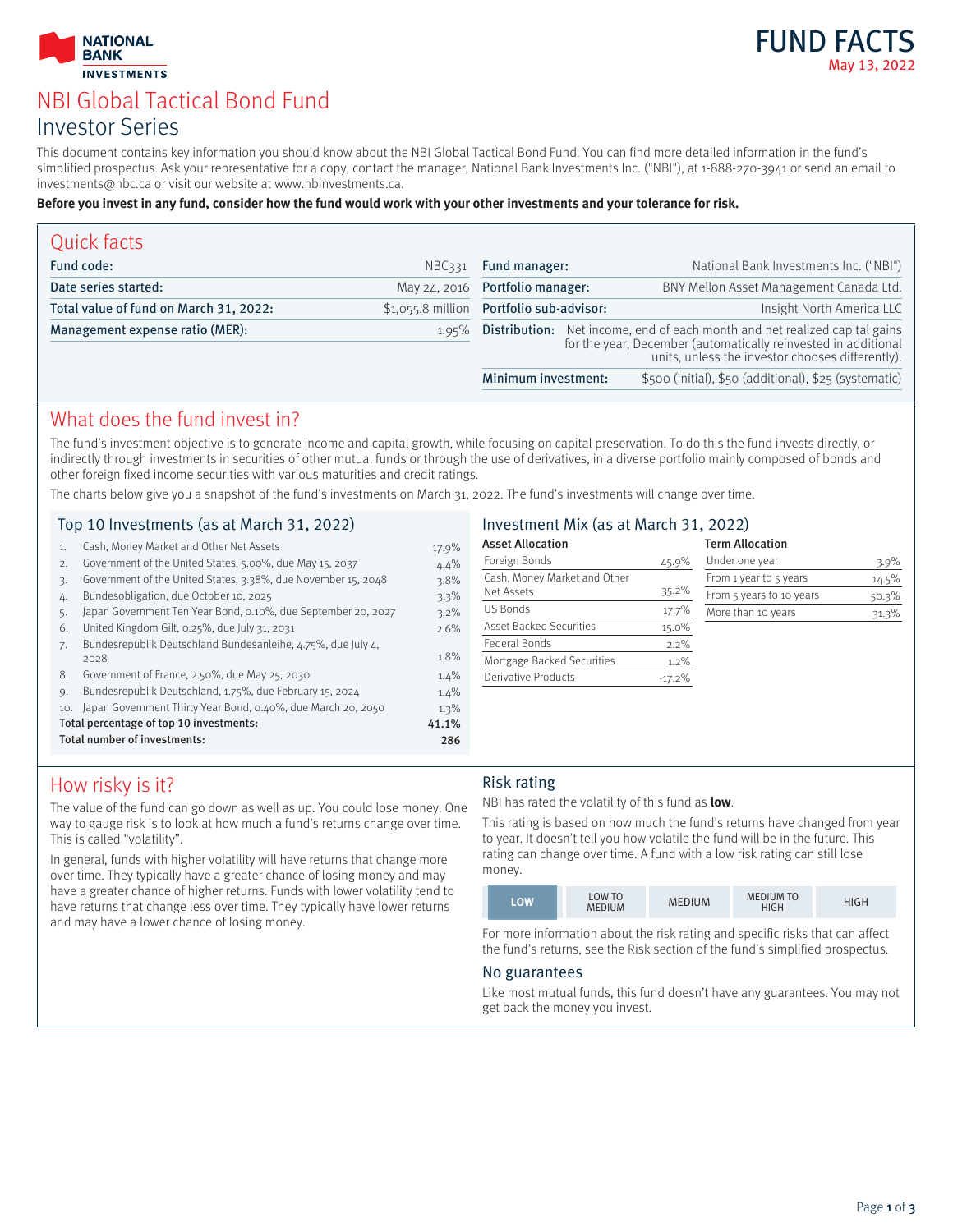



### How has the fund performed?

This section tells you how Investor Series units of the fund have performed over the past 5 years. Returns are after expenses have been deducted. These expenses reduce the fund's returns.

#### Year-by-year returns

This chart shows how Investor Series units of the fund performed in each of the past 5 years. The fund dropped in value in 2 of the 5 years. The range of returns and change from year to year can help you assess how risky the fund has been in the past. It does not tell you how the fund will perform in the future.



#### Best and worst 3-month returns

This table shows the best and worst returns for Investor Series units of the fund in a 3-month period over the past 5 years. The best and worst 3-month returns could be higher or lower in the future. Consider how much of a loss you could afford to take in a short period of time.

|                    | <b>Return</b> | 3 months ending | If you invested \$1,000 at the beginning of the period |
|--------------------|---------------|-----------------|--------------------------------------------------------|
| <b>Best Return</b> | 6.6%          | June 30, 2020   | Your investment would rise to \$1,066.                 |
| Worst return       | $-4.9\%$      | March 31, 2022  | Your investment would drop to \$951.                   |

#### Average return

The annual compounded return of Investor Series units of the fund was 0.32% since its inception. If you had invested \$1,000 in this series since inception, your investment would now be worth \$1,019.

| Who is this fund for?                                                                                                                                                                                                                                          | A word about tax                                                                                                                                                                                                                                                                                                                                                                                                                                                                             |
|----------------------------------------------------------------------------------------------------------------------------------------------------------------------------------------------------------------------------------------------------------------|----------------------------------------------------------------------------------------------------------------------------------------------------------------------------------------------------------------------------------------------------------------------------------------------------------------------------------------------------------------------------------------------------------------------------------------------------------------------------------------------|
| Investors who:<br>• are looking to invest for the medium term (at least three years);<br>• are looking to diversify their fixed income investments outside of<br>Canada:<br>• are looking for an investment with the potential for moderate capital<br>growth. | In general, you'll have to pay income tax on any money you make on a<br>fund. How much you pay depends on the tax laws where you live and<br>whether or not you hold the fund in a registered plan, such as a Registered<br>Retirement Savings Plan (RRSP) or a Tax-Free Savings Account (TFSA).<br>Keep in mind that if you hold your fund in a non-registered account, fund<br>distributions are included in your taxable income, whether you get them in<br>cash or have them reinvested. |

## How much does it cost?

The following tables show the fees and expenses you could pay to buy, own and sell Investor Series units of the fund. The fees and expenses – including any commissions – can vary among series of the fund and among funds. Higher commissions can influence representatives to recommend one investment over another. Ask about other funds and investments that may be suitable for you at a lower cost.

#### 1. Sales Charges

There are no charges when you purchase your units through NBI or National Bank Direct Brokerage (a division of National Bank Financial Inc.). Other representative's firm may charge you a fee.

### 2. Fund expenses

You don't pay these expenses directly. They affect you because they reduce the fund's returns. As of December 31, 2021, the fund's expenses were 1.96% of its value. This equals \$19.60 for every \$1,000 invested.